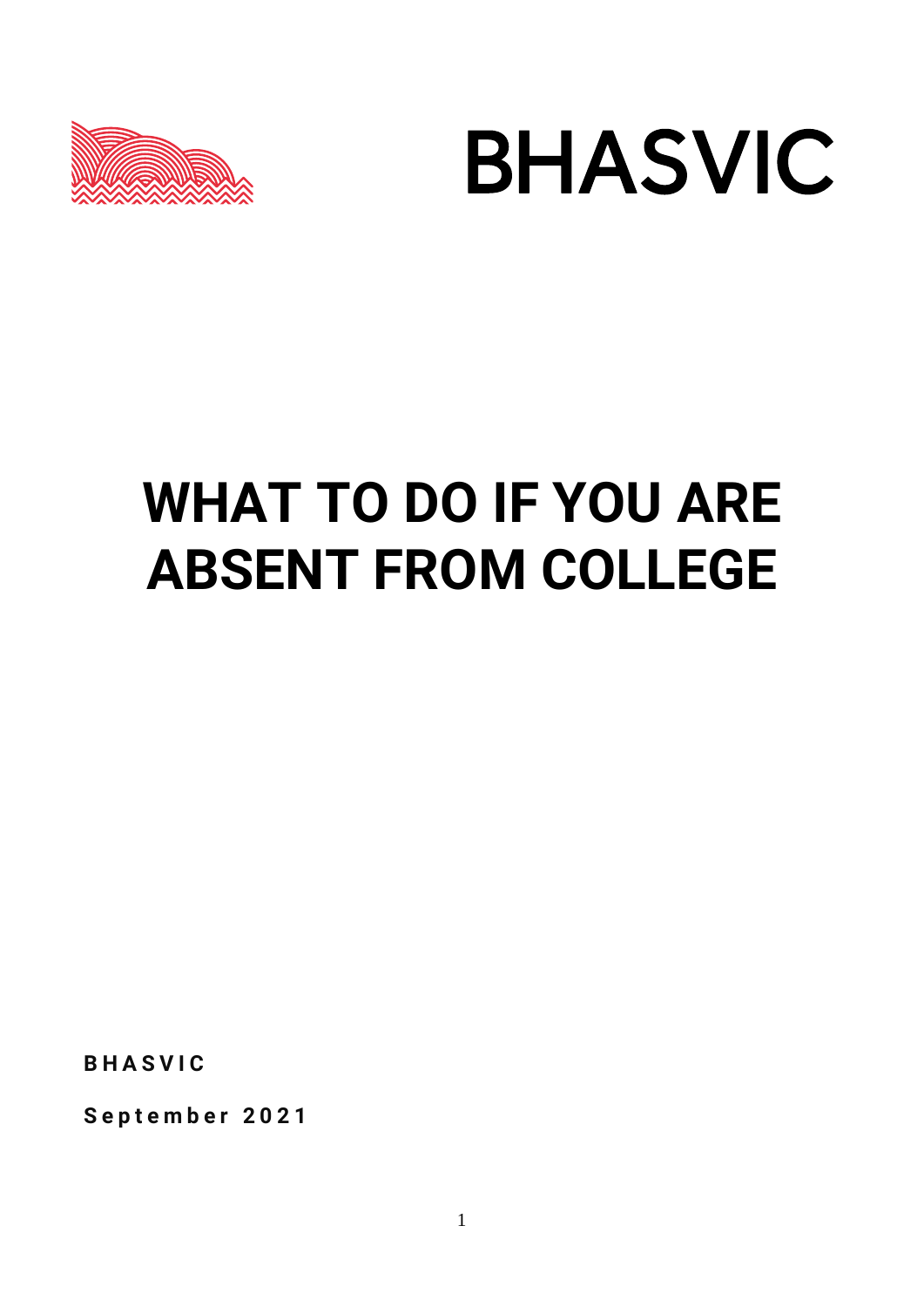# **Absence Procedures**

All absence remains unauthorised unless the College is satisfied that the absence was unavoidable and meets the criteria for authorised absence. We also reserve the right not to authorise absences where there is a clear pattern of absence.

It is a student's responsibility to communicate effectively with the College in respect of all absences and failure to do so without a valid reason will be a disciplinary matter.

# **Absences will not be authorised if you have not informed the College of your absence within two weeks.**

If your attendance falls below the College expectation of 90% by Study Leave in May, you may be charged £50 towards your assessment and this will need to be paid if you are to continue at the College or have your £50 deposit returned to you.

### **Planned Absences**

Please notify the college of a planned absence by using Study Bugs, text, email or Parent Advantage. Send email attachments (appointment card, letter from your parent/carer, University open day visit, etc.) to [studentabsence@bhasvic.ac.uk](mailto:studentabsence@bhasvic.ac.uk) at least 24 hours before the event.

We are unable to accept handwritten letters or paperwork anymore; if there is a problem with making contact via electronic means then please phone Reception and speak to the Attendance Team on 01273 552200.

We **will** authorise:

 $\overline{\mathcal{L}}$ Hospital appointments, orthodontist appointments, driving tests, religious festivals, **emergency/on-the-day** doctor's appointments, dental treatment, University open days and interviews.

Authorisation will not be made until official paperwork or written notification from the parent/carer is received. Where possible submit this before you are absent but no later than 2 weeks from the absence or we will not be able to authorise this.

# We **will not** authorise:

Holidays in term time, routine doctors or dental check-up appointments,

**X** driving lessons, festivals, leisure activities, dropping or picking siblings up from school, optician's appointments.

If in doubt ask your Personal Tutor or Guidance Manager **before** you miss a scheduled commitment.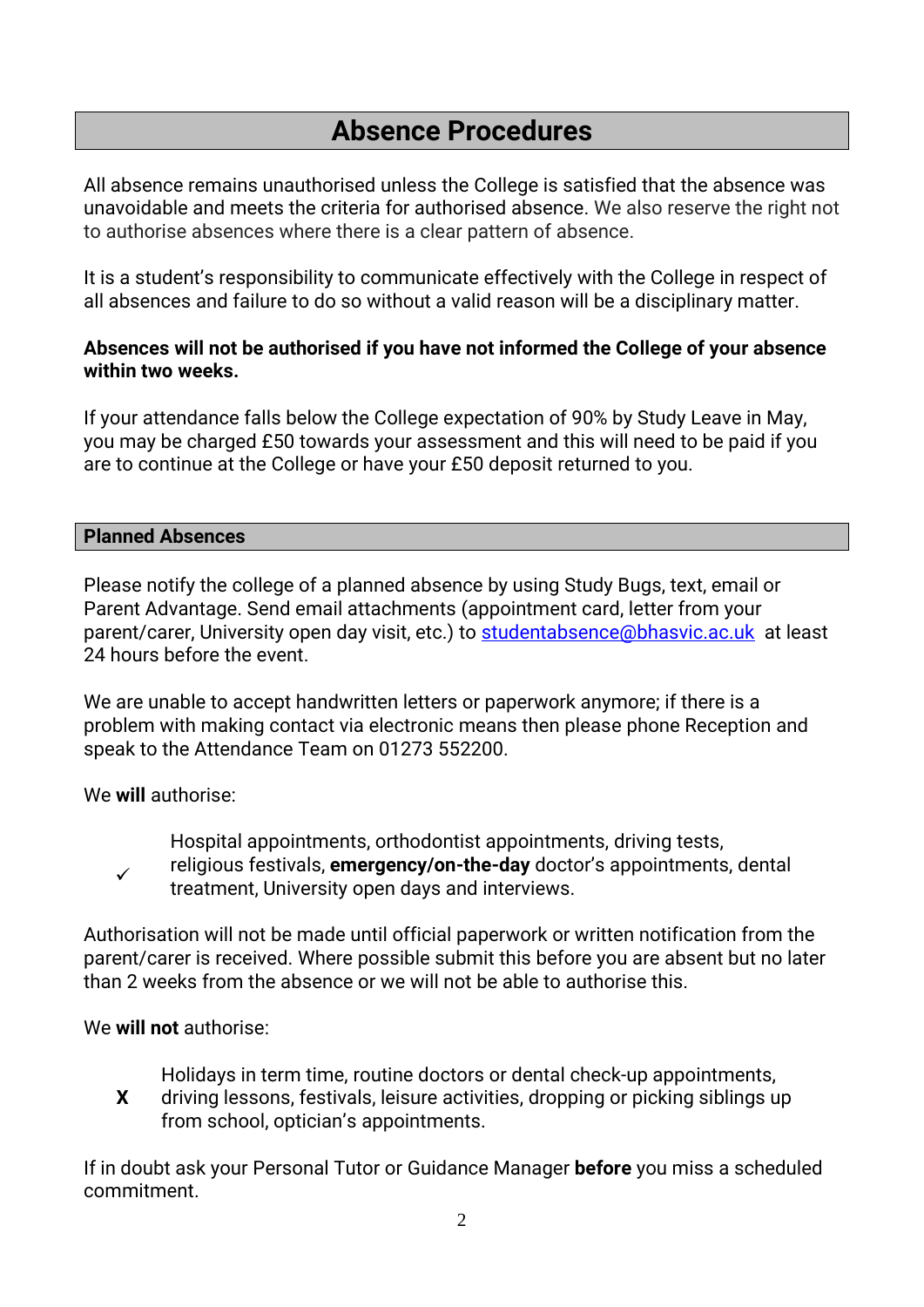# **Enriching or CV Building Activities**

**Authorised**: If we have been notified about your absence in good time and it is a genuine activity that enriches and broadens your CV. This must be agreed **in advance**.

**Unauthorised**: Holidays, leisure activities or paid employment.

**Concession** or **Trip:** BHASVIC organised events or activities.

### **What do I do if I am ill and can't come in to College?**

Our preferred methods of notification are **Text, Email** or **Study Bugs app**.

Please note that **all voicemail messages** require written follow up using one other method or the absence will remain **unauthorised**.

**Text message**: 07860 022847

**Email:** [studentabsence@bhasvic.ac.uk](mailto:studentabsence@bhasvic.ac.uk)

**Study Bugs**: [www.studybugs.com](http://www.studybugs.com/) (to download the app)

**Voicemail**: 01273 552200 then press 1

You must contact the College **before 10am of every day** that you are going to be absent. If you do not contact the College we may not authorise the absence.

**After 5 days consecutive absence** you will need to supply medical evidence or doctor's note.

Absences that have not been authorised within two weeks will remain unauthorised.

### **What information is needed?**

For all methods please supply:

- Student's **FULL name** (spelling names clearly if leaving voicemail)
- **Date** of absence
- **Reason** for absence

# **Text, Email or Study Bug Notifications:**

Ensure that you provide the **student's full name**, **date** and **reason for absence**. Providing the message is sent from the parent/guardian email address or phone number held on file **no further follow up** is needed unless we contact you.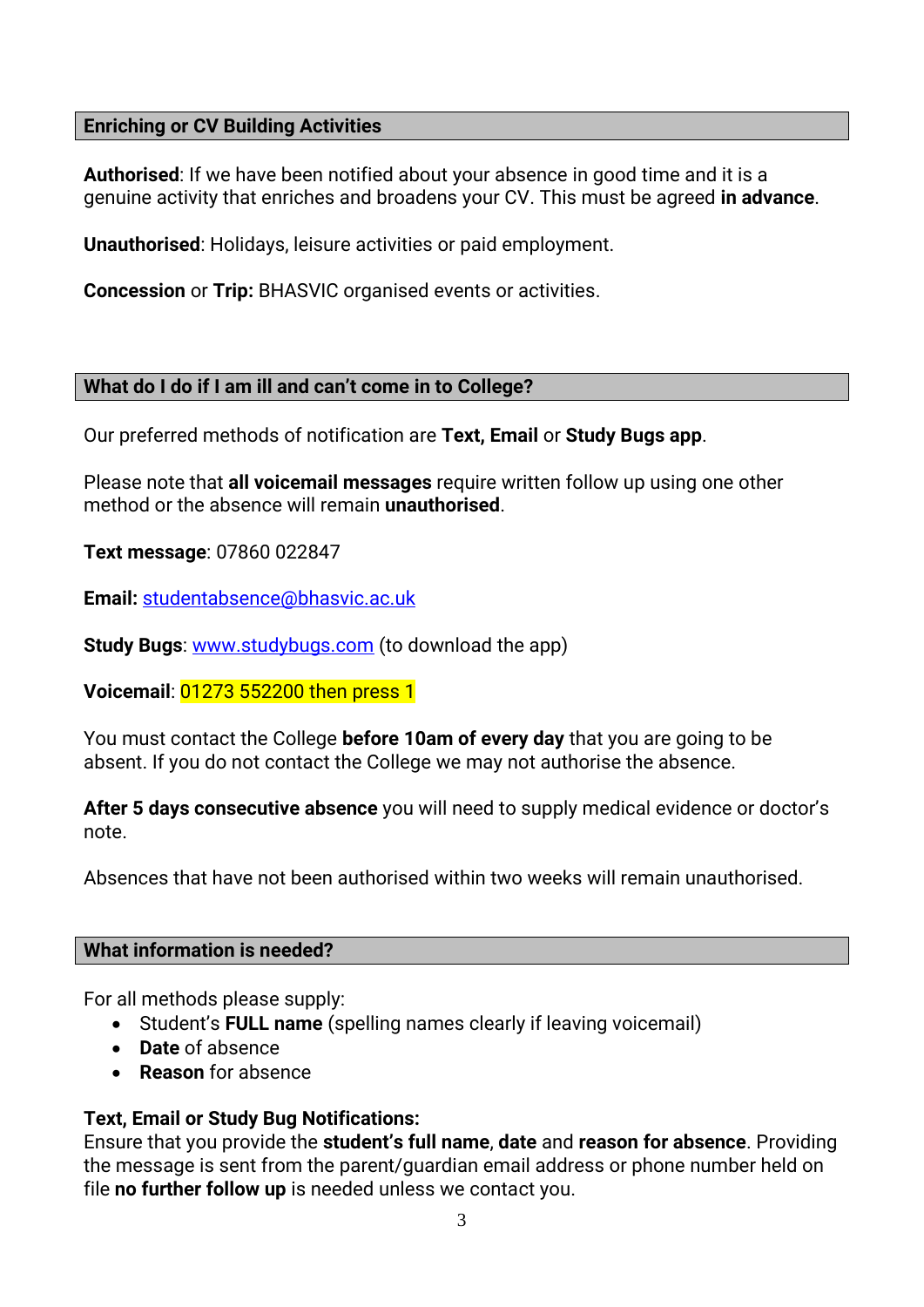### **Voicemail Notifications:**

When leaving voicemail speak clearly, spell the name of the student and provide the **student ID number** or **date of birth**, failure to do so may result in the absence being marked as unauthorised.

**Please note:** written follow up is required for all voicemail. The absence will remain unauthorised until this is received. Your parent/carer can send a written message via email, text, or Study Bugs to follow up a voicemail.

#### **Student Self-Reported Absences:**

Always give us your **full name**, **date** and **reason for absence**. Follow up by a parent or carer is required unless you supply official evidence relating to the absence i.e. hospital letter, University open day booking etc. Student reported absences that do not have accompanying evidence will generate a text home to the parent/carer for follow up.

For **students living independently** your Guidance Manager will be able to authorise absences, please discuss this with them.

### **What do I do if I become ill during the College day?**

You should sign out at Reception and this will be logged as a 'Student Self-Reported Absence' which will trigger an absence text to the parent/carer as a reminder that follow up is required. Please use one of the written methods outlined in this document to notify us of the reason for the absence (text/email/study bugs)

If you live independently your Guidance Manager can authorise the absence.

#### **Trips, Visits and Sports Fixtures**

Taking part in educational trips and visits organised by the College does not count as absence. The Attendance Team is notified by the member of staff responsible for the event and class registers are adjusted accordingly.

If you were marked absent while taking part in a BHASVIC organised activity or trip please contact the Attendance Team as soon as possible for this to be corrected by emailing [studentabsence@bhasvic.ac.uk](mailto:studentabsence@bhasvic.ac.uk)